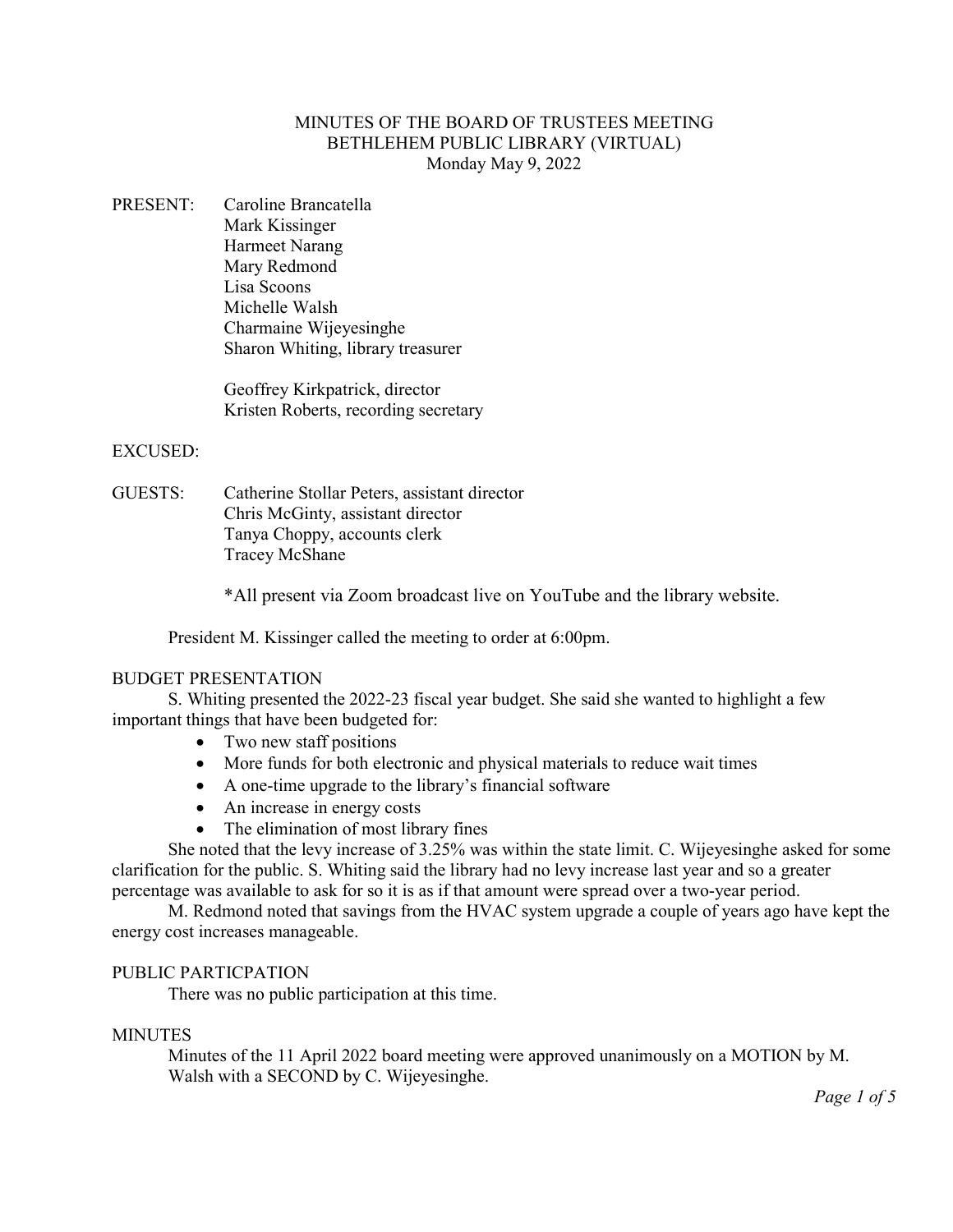Minutes of the 27 April 2022 special board meeting were approved unanimously on a MOTION by M. Redmond with a SECOND by C. Wijeyesinghe.

# FINANCIAL REPORT

*Treasurer's update*

The board noted S. Whiting's treasurer's report. Additional items:

- C. Wijeyesinghe said she had asked about the expenditures for print versus electronic materials. G. Kirkpatrick said that because print materials are ordered so far in advance, the line at times looks lower than e-materials, which can be purchased and expensed immediately.
- S. Whiting said that the six-month Treasury bill investment had been made May 3. As it approaches Nov. 3, she said she would talk to the board about options and make a recommendation. She noted that, moving forward, it would appear on the cash and investment portion of the monthly financial report in the board packet.
- M. Walsh thanked S. Whiting for finding and implementing that investment opportunity.

On a MOTION by M. Redmond with a SECOND by M. Walsh, the board unanimously approved the Financial Statement dated 30 April 2022 (Checks disbursed in April 2022 based on pre-approval \$36,396.29; Checks disbursed in April 2022 relating to payroll \$188,546.72; Checks being submitted for approval \$114,982.53; CapProject Fund/Hand-Drawn Checks \$0; Total: \$339,925.54).

# PERSONNEL REPORT

G. Kirkpatrick reported that L. Kozilski will be joining the library as the new Librarian II, program and outreach team leader.

On a MOTION by C. Wijeyesinghe with a SECOND by C. Brancatella, the board unanimously approved new hires for the following vacancies:

- Library Page, part-time, permanent, 12.8 hours/week, \$13.20/hour
- Library Clerk, part-time, permanent, 11.67 hours/week, \$14.17/hour or per contract

On a MOTION by M. Redmond with a SECOND by C. Wijeyesinghe, the board unanimously voted to authorize the director to enter into a settlement agreement in the amount of \$37,373.52.

# DIRECTOR'S REPORT

The board noted the director's report. Additional items:

- Masks are still optional at the library. There are signs on the front door strongly encouraging them. Many patrons and staff are choosing to wear masks. G. Kirkpatrick said he would continue to monitor the numbers and state and county rules to see if any changes to the current policy become necessary.
- M. Walsh asked if there was a way to know how many requests there might be for a museum pass the library no longer has. G. Kirkpatrick said the library relies on the public to make those requests, and there is a form available on the website and in person to request new materials.
- Board members were invited to march in the Memorial Day parade. The library will be handing out color changing pencils again this year.
- G. Kirkpatrick thanked the Public Services staff for all the work they have done to bring back more programming, including storytimes.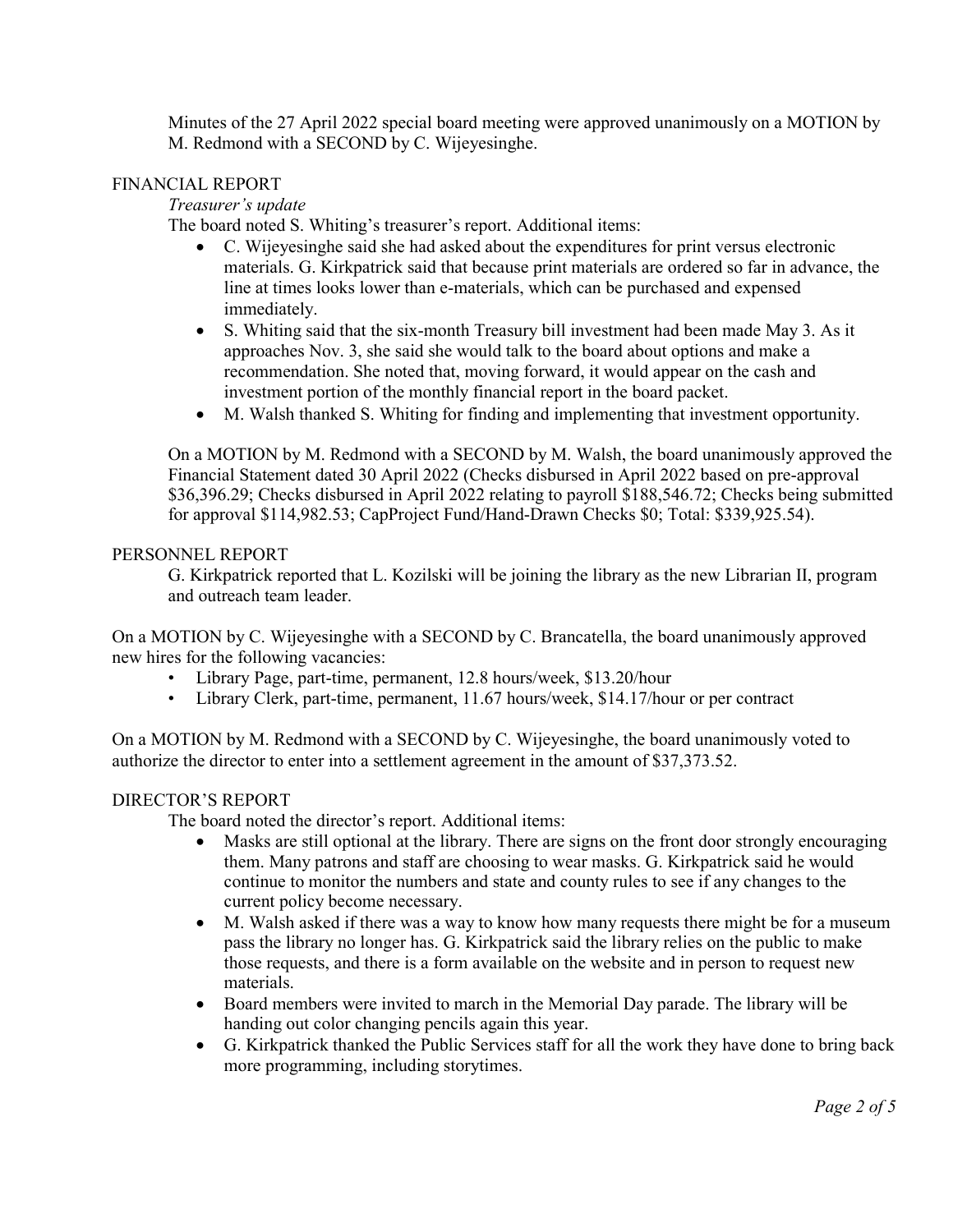- The library had to close the waitlist for teen volunteers because of the overwhelming interest. He said that volunteer opportunities are one of the services the library provides to the community.
- Circulation numbers continue to climb to something over 90 percent of pre-pandemic numbers. Door count is still lagging a bit, and there aren't as many people using the library as a study space as in the past. M. Walsh said she had heard from two people asking whether study rooms were now available. H. Narang asked if there could be some dedicated communication to reach those less likely to know that study and meeting rooms are once again available to the public.
- Public meetings are currently booking in the Community and Board rooms, with the kitchen available. The library is working on ways to allow those groups to easily host hybrid virtual/in-person meetings.

### UHLS REPORT

L. Scoons reported that it is a busy time of year for the UHLS board and they are reviewing submissions for the annual awards. The celebration is scheduled for Friday, June 3, at the Colonie library. The board also finished their racial equity training and are in the process of giving some feedback.

## NEW BUSINESS

## *5G phone hotspot proposal*

G. Kirkpatrick said the library needed to replace the current WiFi hotspots that are being loaned out because the Sprint devices would be sunsetting at the end of June. He said the current hotspots run on the 4G network, but as the library needs to replace them anyway, upgrading to 5G would provide a better service for people. He noted that the library hadn't received complaints about the 4G capability, however it is much less able to handle video conferencing.

The board asked what people tend to use the devices for when they check them out. G. Kirkpatrick said that while that is not tracked specifically, most people report taking them on vacation or using them for essential internet service when it is not available.

The cost of upgrading to 5G over just replacing the 4G ones is more than double, averaging about \$10,000 per year over three years. H. Narang asked if the library had looked at providers other than T-Mobile. G. Kirkpatrick said the other providers were significantly more expensive than T-Mobile.

The board reviewed the cost estimates. M. Redmond said she believes the need for 5G access will only potentially grow in the coming months. M. Walsh said the WiFi hotspots are a well-used service and 5G has a greater capacity for growth so she would be in favor of moving in that direction. The rest of the board agreed with replacing the devices with 5G versions. G. Kirkpatrick said he would return next month with a quote for the devices and service that can be voted on.

### *Investment policy*

S. Whiting presented the library's investment policy and internal controls document noting that in the policy it is required that the board review it annually. She said the Finance Committee had looked at it and are not recommending any changes at this time. G. Kirkpatrick said the policy already accommodates the process used to invest in the treasury bills. C. Wijeyesinghe asked why the policy was structured in a way that allows the treasurer to enter into some investment agreements as they see fit. G. Kirkpatrick said that it is structured in the same way as the school district policy with guidance from BCSD's Judy Kehoe. S. Whiting noted that any financial activity is reported to the board in the monthly report.

On a MOTION by C. Wijeyesinghe with a SECOND by C. Brancatella, the board unanimously reaffirmed the library's investment policy.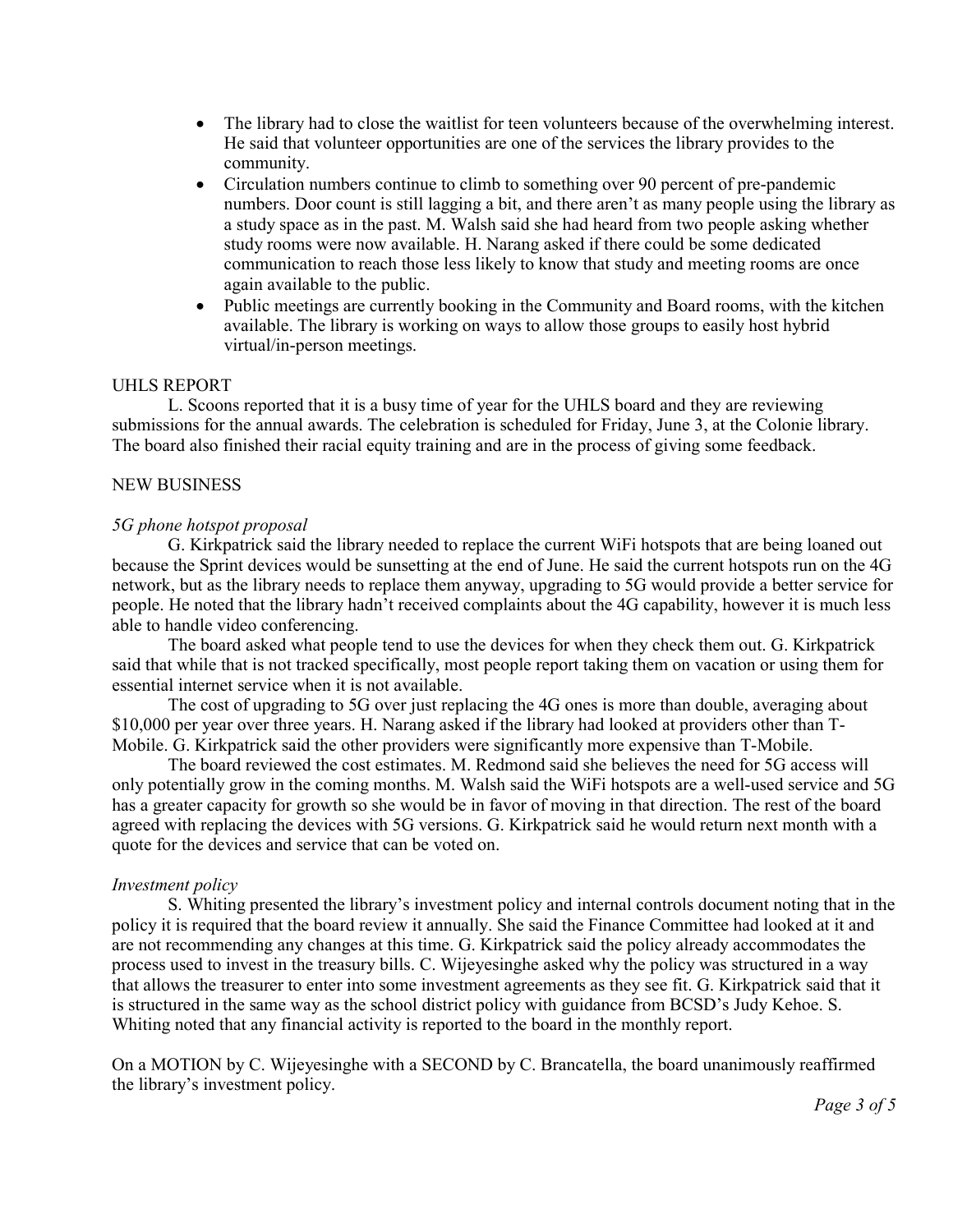#### *Open meetings law changes*

G. Kirkpatrick said he wanted to start the discussion about allowing board members to participate in meetings virtually once the emergency order allowing all-virtual meetings expires. Moving forward, the board will have the option of allowing some members to participate and vote virtually as long as there is an in-person quorum. The virtual board members would not need to provide an address accessible to the public in order to do this. To have this as an option, the board would need to define and vote on the circumstances under which attending virtual would be allowed, as well as hold a public hearing announcing the changes.

C. Wijeyesinghe said that as a member of the policy committee, she would be interested in the staff putting together an initial draft of the policy for the committee to work with. M. Kissinger said he wanted to make the circumstances for virtual attendance as broad as possible.

#### *Other new business*

Included in the board packet was a proposal for five new laptops that would be equipped with video editing software. The machines can be used to create content for the library's Public Access Television Station so the purchase is eligible for reimbursement from PEG funds.

On a MOTION by M. Redmond with a SECOND by L. Scoons, the board unanimously voted to purchase five Dell laptop computers at a cost of \$9,993.95 to be paid for with PEG public access money from the town of Bethlehem.

### OLD BUSINESS

### *Director evaluation process*

C. Wijeyesinghe said that the personnel committee had finalized the timeline for the director's annual evaluation. She said the questions provided in the board packet would form the framework for a survey of staff responses. She noted a correction to one of the questions and asked the board to send any comments or feedback about the questions her way. M. Walsh asked the reason for doing the evaluation every year and said she wanted to be sensitive to adding too many tasks to the director's plate. G. Kirkpatrick said he welcomes the opportunity to have that conversation and reflect.

### *Building committee/Recommendation for architectural design services*

H. Narang said the building committee had met with three architects and all had a fair amount of experience. The committee was recommending Ashley McGraw Architects to do any future design work based on their experience with bonding projects and SED approval. C. Wijeyesinghe asked G. Kirkpatrick if he could share with the boards the examples provided by the firm.

On a MOTION by H. Narang with a SECOND by C. Wijeyesinghe, the board unanimously voted to use Ashley McGraw Architects for library design work related to the Long-Range Plan.

### *Other old business*

There was no other business at this time.

## FUTURE BUSINESS

M. Redmond asked if the Storch Technology Fund could be used to help cover the cost of upgrading the library's mobile Wi-Fi devices/service to 5G. G. Kirkpatrick said that it would fall under the approved uses and he would look into it.